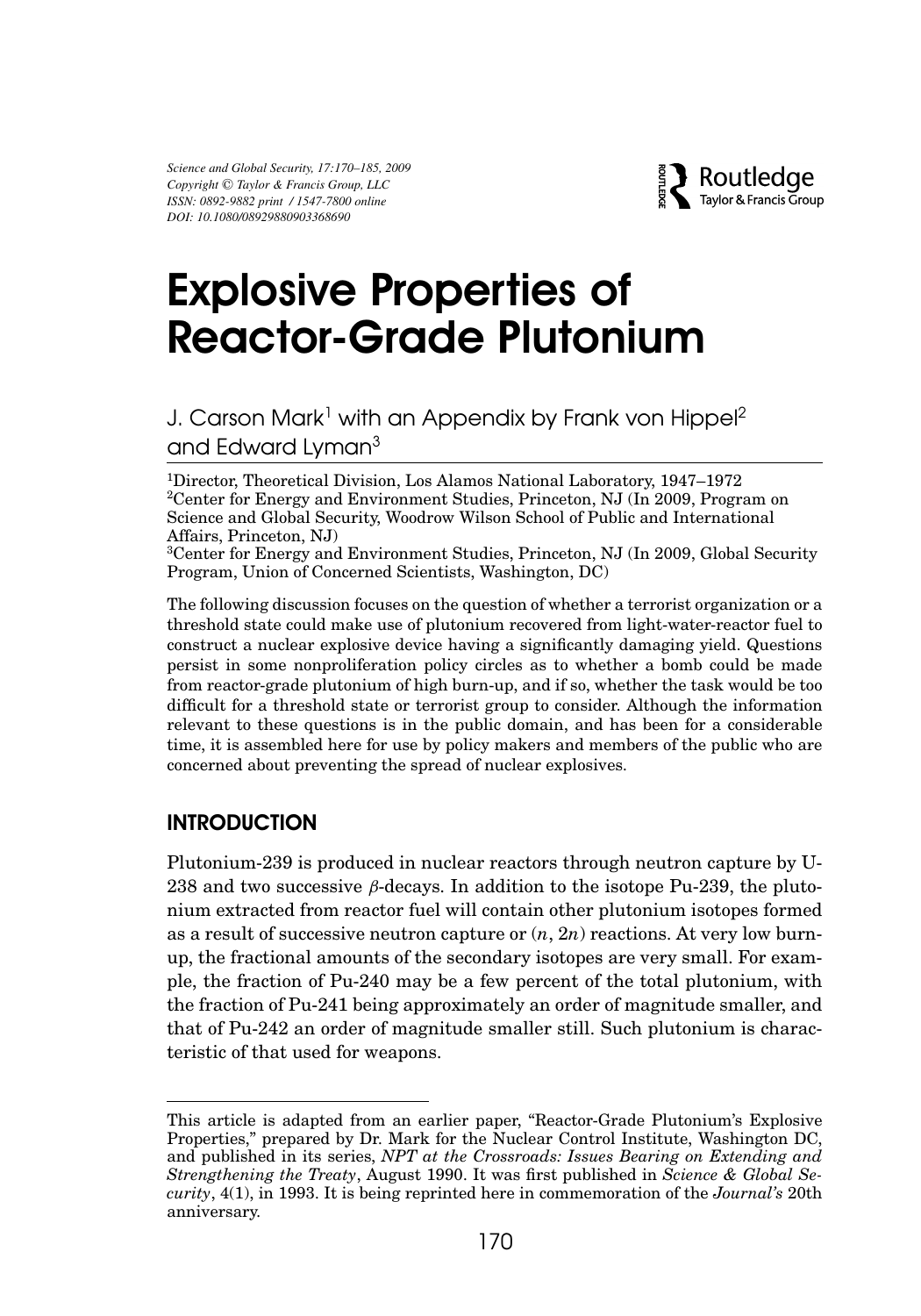

Figure 1: Plutonium isotope composition as a function of fuel exposure in a pressurized-water reactor, upon discharge.

In commercial reactors, burn-ups are much higher than in reactors dedicated to production of weapons plutonium, and at higher burn-ups the fractional amounts of the heavier isotopes increase, as shown in Figure 1 for light-water reactors. At a burn-up of 33,000 MWd te−<sup>1</sup> (characteristic of most pressurized-water-reactor spent fuel today), the fraction of plutonium isotopes upon discharge would typically be 59 percent Pu-239, 21 percent Pu-240, 14 percent Pu-241, and 5 percent Pu-242. Of the other plutonium isotopes that would also be present in relatively quite small amounts, the most prominent is Pu-238, which would reach a level of one or two percent. We consider in the following whether plutonium with relatively high fractions of Pu-240, Pu-241, and Pu-242 characteristic of plutonium recovered from commercial power reactors (i.e., "reactor-grade" plutonium) could be used in a nuclear explosive. What would be the effect of reactor-grade plutonium on the critical mass required for a nuclear explosion? What would be the probability of predetonation in such a mass and what would be its resulting "fizzle yield"? Table 1 shows the isotopic composition for various grades of plutonium.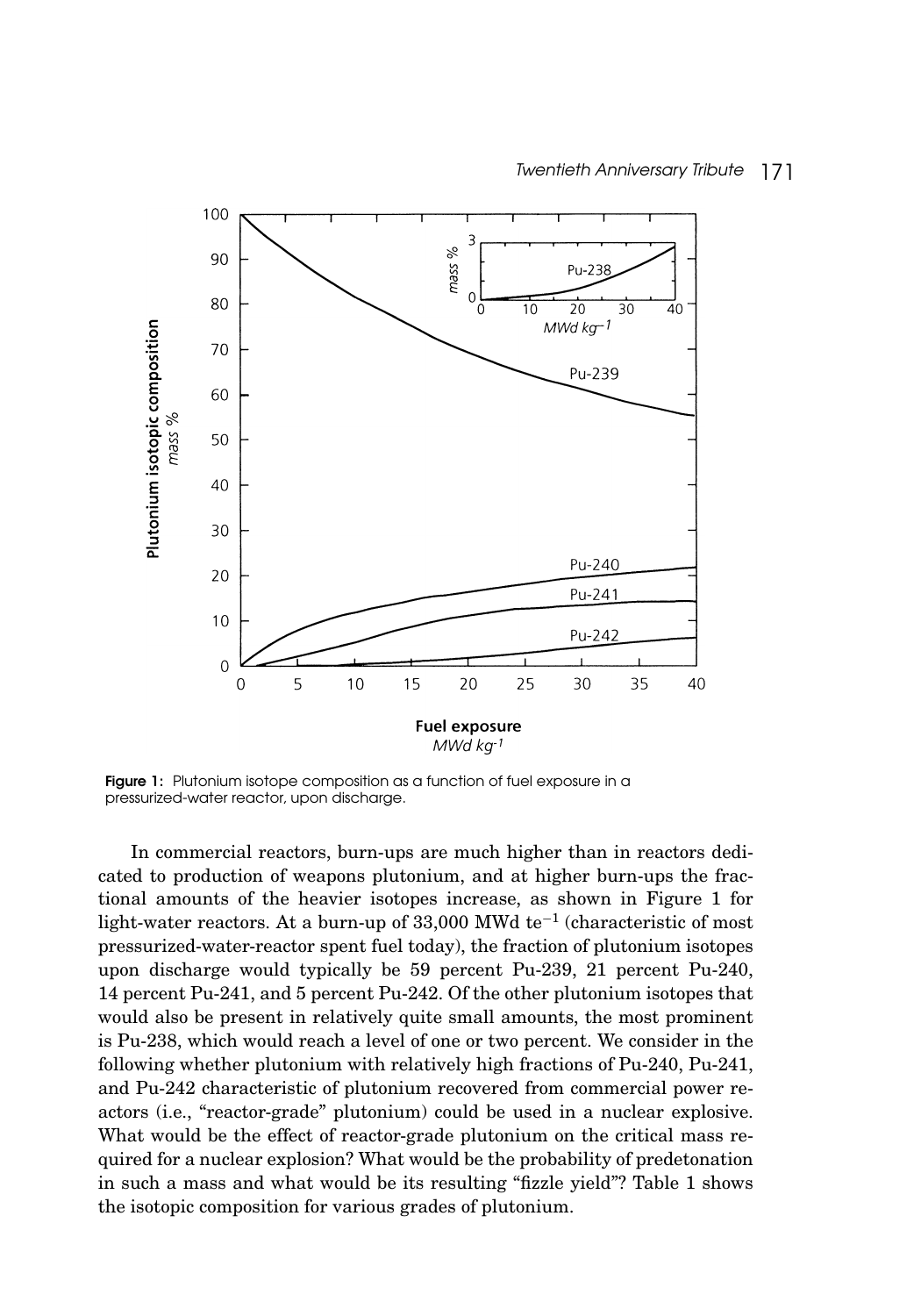|                                                                                                                   | Isotope                |                                    |                                    |                                 |                        |
|-------------------------------------------------------------------------------------------------------------------|------------------------|------------------------------------|------------------------------------|---------------------------------|------------------------|
| Grade                                                                                                             | Pu-238                 | Pu-239                             | Pu-240                             | $P_{U}$ -241 $\alpha$           | Pu-242                 |
| Super-grade<br>Weapons-gradeb<br>Reactor-grade <sup>c</sup><br>MOX-grade <sup>d</sup><br>FBR blanket <sup>e</sup> | .00012<br>.013<br>.019 | .98<br>.938<br>.603<br>.404<br>.96 | .02<br>.058<br>.243<br>.321<br>.04 | -<br>.0035<br>.091<br>.178<br>٠ | .00022<br>.050<br>.078 |

Table 1: Approximate isotopic composition of various grades of plutonium.

aPu-241 plus Am-241.

bN.J. Nicholas, K.L. Coop and R.J. Estep. Capability and Limitation Study of DDT Passive-Active Neutron Waste Assay Instrument (Los Alamos: Los Alamos National Laboratory, LA-<br>12237-MS. 1992).

<sup>c</sup>Plutonium recovered from low-enriched uranium pressurized-water reactor fuel that has released 33 megawatt-days kg<sup>−1</sup> fission energy and has been stored for 10 years prior to<br>reprocessing (*Plutonium Fuel: An Assessment* (Paris: OECD/NEA, 1989), Table I2A).

<sup>d</sup>Plutonium recovered from 3.64 percent fissile plutonium mixed-oxide (MOX, uranium-<br>plutonium) MOX fuel produced from reactor-grade plutonium and which has released 33 megawatt-days kg $^{-1}$  fission energy and has been stored for 10 years prior to reprocessing (*Plutonium Fuel: An Assessment* (Paris: OECD/NEA, 1989), Table 12A).<br><sup>e</sup>FBR = Fast-neutron plutonium Breeder Reactor.

#### CRITICALITY PROPERTIES OF REACTOR-GRADE PLUTONIUM

As shown in Figure 2, which plots the neutron cross-section for fission against neutron energy for the principal plutonium and uranium isotopes (and americium-241, a decay product of Pu-241) all of the plutonium isotopes are fissionable. Indeed, a bare critical assembly could be made with plutonium metal no matter what its isotopic composition might be. The number of neutrons per fission (approximately three) is the same for Pu-239, Pu-240, Pu-241 and Pu-242. The odd isotopes (239 and 241) are both "fissile"—that is, fission may be induced in them by neutrons of any energy, whether slow or fast. Their fission cross-sections differ in detail but are similar enough that their bare critical masses<sup>∗</sup> are nearly equal, being about 15 kilograms in *δ*-phase metal.†

For Pu-240, the fission threshold is close to one MeV, but above one MeV the fission cross-section, though smaller than that of Pu-239, is larger than that of U-235. The bare critical mass of Pu-240 in  $\alpha$ -phase metal is about 40 kilograms. Since the bare critical mass of weapons-grade uranium (94 percent U-235) is 52 kilograms, Pu-240 may be said to be a more effective fissionable material than weapons-grade uranium in a metal system.

<sup>∗</sup> The bare critical mass ("bare crit") of a material at standard density is the critical mass with no neutron reflector present.

<sup>†</sup> Plutonium metal can exist in six allotropic forms corresponding to six different crystalline configurations. The two forms most often mentioned with respect to weapons are the *α*-phase (density = 19.6 gm cm<sup>-3</sup>) and the *δ*-phase (density = 15.7 gm cm<sup>-3</sup>).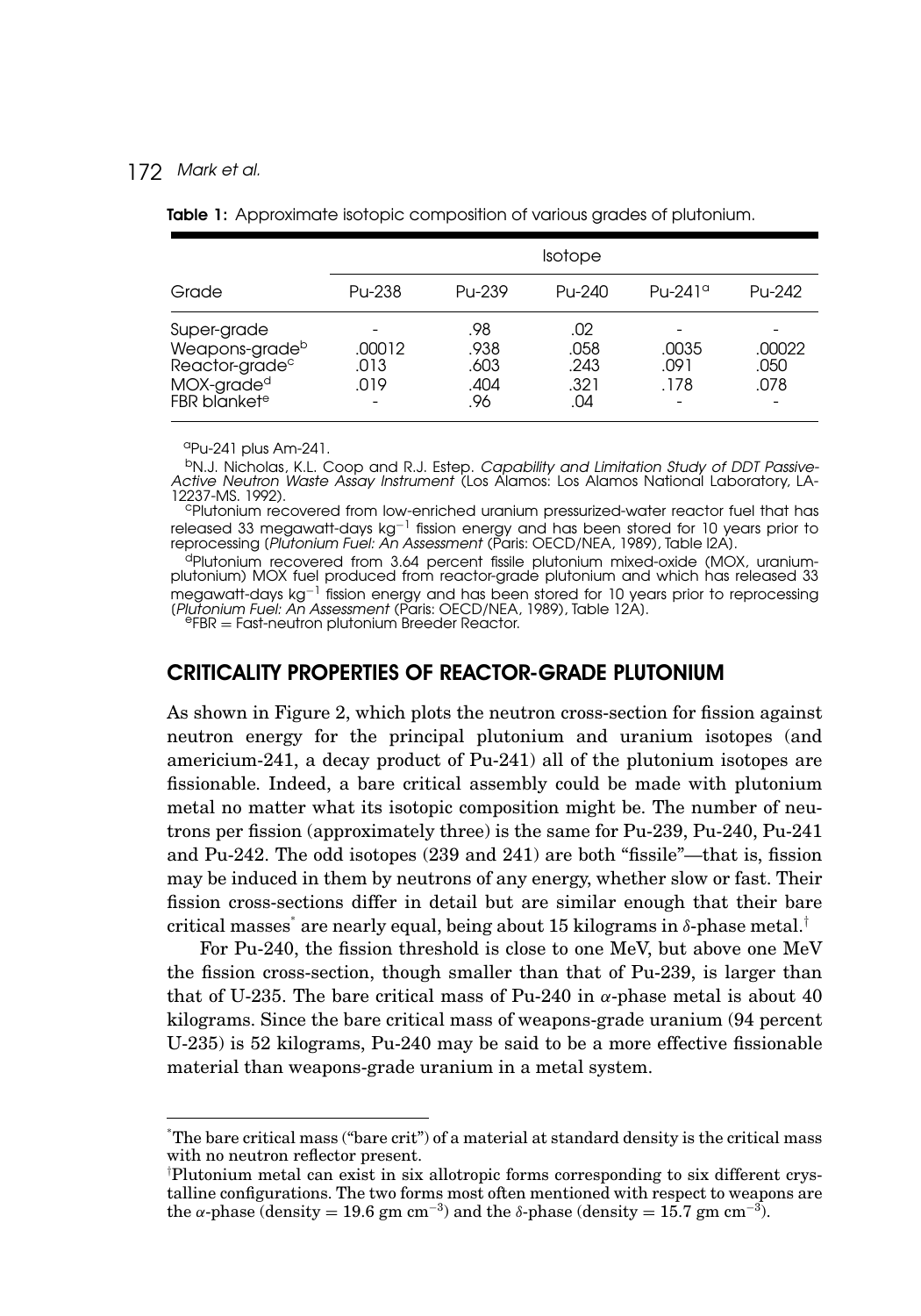

Incident neutron energy<br>MeV (million electron volts)

**Figure 2:** The neutron cross-section for fission of the principal plutonium and uranium isotopes (and americium-241, a decay product of Pu-241) against neutron energy.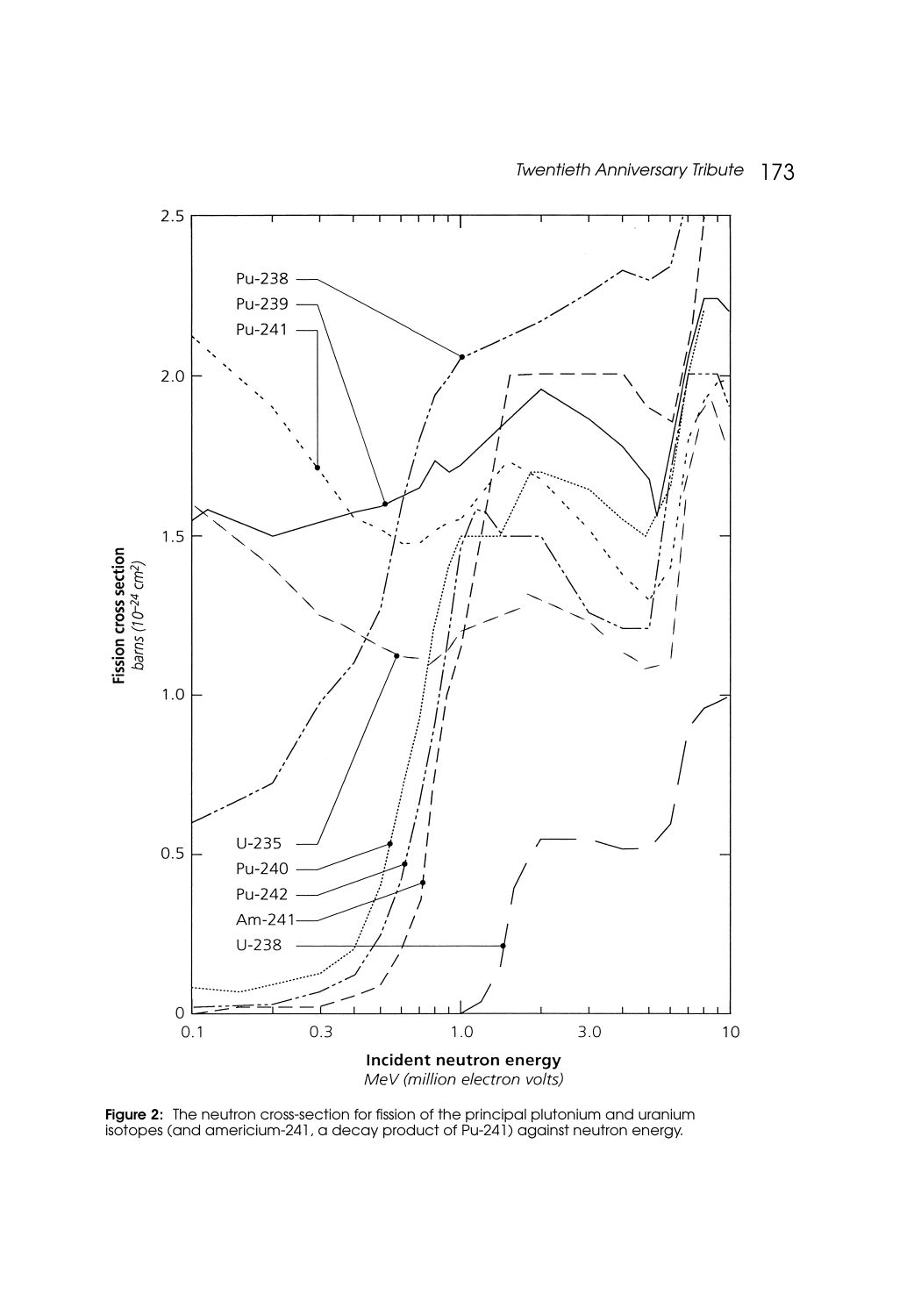|                                                          | $H$ alf-life <sup>a</sup>                         | Bare critical mass                 | Spontaneous<br>fission neutrons                                                                      | Decay heat                             |
|----------------------------------------------------------|---------------------------------------------------|------------------------------------|------------------------------------------------------------------------------------------------------|----------------------------------------|
| <b>Isotope</b>                                           | vears                                             | $kg, \alpha$ -phase                | $(gm\text{-}sec)^{-1}$                                                                               | watts $kg^{-1}$                        |
| Pu-238<br>Pu-239<br>Pu-240<br>Pu-241<br>Pu-242<br>Am-241 | 87.7<br>24,100<br>6,560<br>14.4<br>376,000<br>430 | 10<br>10<br>40<br>10<br>100<br>100 | $2.6 \cdot 10^{3}$<br>$22.10^{-3}$<br>$0.91 \cdot 10^3$<br>$49.10^{-3}$<br>$1.7 \cdot 10^{3}$<br>1.2 | 560<br>1.9<br>6.8<br>4.2<br>0.1<br>114 |

Table 2: Various properties of plutonium isotopes (and americium-241).

<sup>α</sup>By  $\alpha$ -decay. except Pu-241, which is by  $\beta$ -decay to Am-241.

In considering the isotope Pu-242 it is convenient to consider also the isotope Am-241. This is the daughter of Pu-241, which decays by *β*-emission with a half-life of 14.7 years. Though not present in freshly separated reactor plutonium, it grows in gradually; and, because there is more Pu-241 than Pu-242 in spent fuel, the abundance of Am-241 could eventually exceed that of Pu-242. The fission characteristics of Am-241 are much less favorable than those of Pu-241, so that as the replacement proceeds the critical mass of the plutonium will increase with time after the separation of the plutonium, though not very rapidly and never to a very great extent. Each of the isotopes Pu-242 and Am-241 has a fission threshold close to one MeV. Above one MeV, their fission cross-sections are similar, each being larger than that of U-235.

In practice, at all burn-up levels and at any time following discharge the critical mass of reactor-grade plutonium metal is intermediate between that of Pu-239 and Pu-240, which is more reactive than weapons-grade uranium. Reactor-grade plutonium can be brought to a supercritical—and, hence, explosive—state by any assembly system that can handle U-235. Table 2 shows the bare critical masses of the different plutonium isotopes.

The bare critical masses are not the masses one would need to construct a device, since by the use of a neutron reflector a few inches thick, the critical mass of each of these materials can be reduced by a factor of two, or so, below the bare critical mass. However, the relative ranking of the critical masses will be preserved very nearly as reflectors are applied.

#### THE CHAIN REACTION

A single neutron released in a plutonium system may, with various probabilities, induce a fission (from which three neutrons emerge), escape from the system, or disappear as a result of capture. (In a metal system the last probability is quite small, and may be ignored here.) Letting *k* denote the number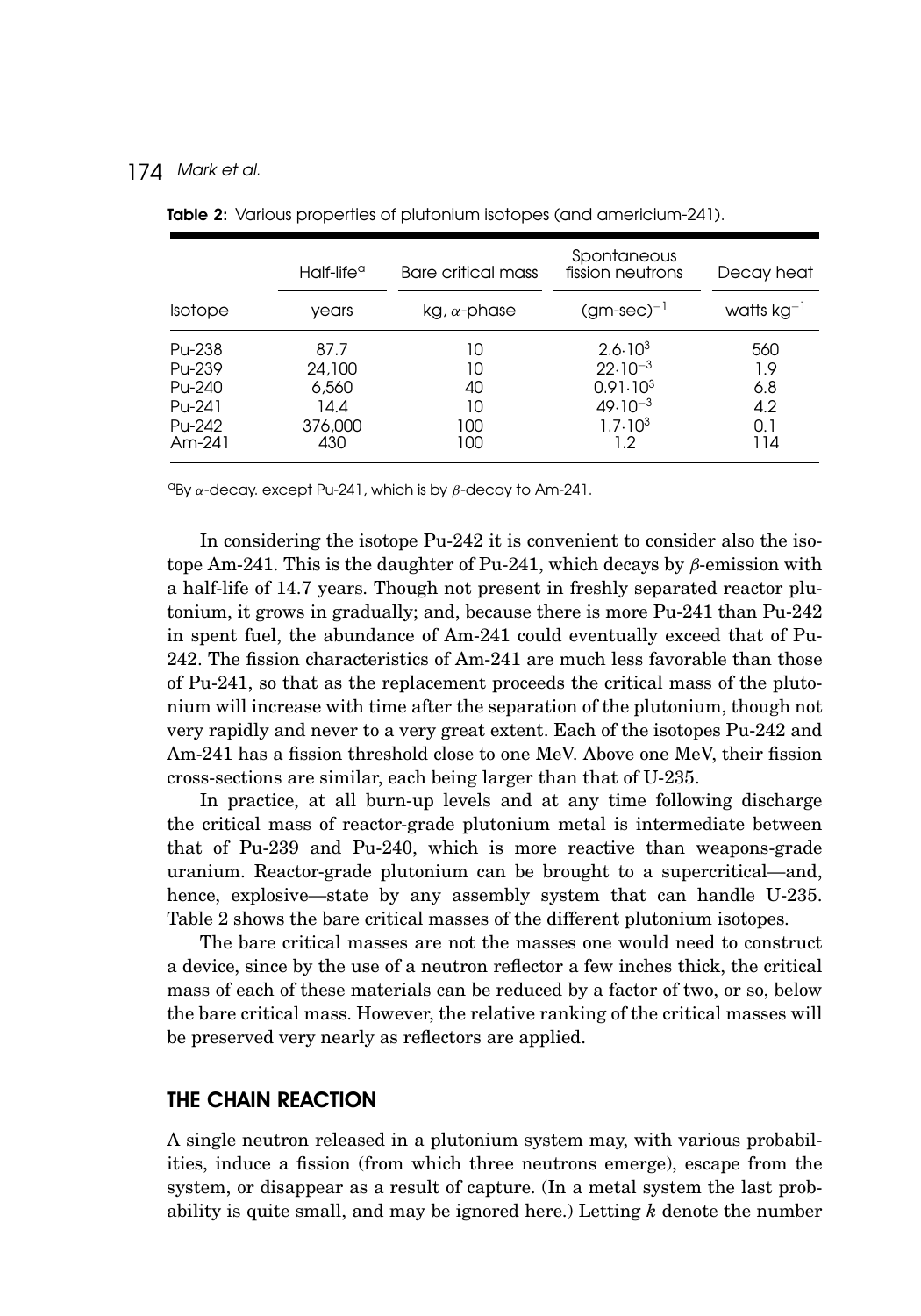of direct descendants of the original neutron that do not escape the system, the net change in the neutron population will be (*k*−1), and the rate of change will be  $(k-1)/\tau$  where  $\tau$  is the mean lifetime of a neutron in the system. Setting  $(k-1)/\tau = \alpha$ , the population of neutrons in a chain started by a single neutron at time zero will be e*<sup>α</sup>*<sup>t</sup> .

In a subcritical system,  $k$  is less than one,  $\alpha$  is negative, and the population decreases exponentially. In a critical system  $k = 1$ ,  $\alpha = 0$ , and the neutron population remains constant in time. At critical, then, the probability of a neutron causing a fission is one-third, and the probability of escape is two-thirds. In a supercritical system *k* is greater than one,  $(k-1)$  and  $\alpha$  are positive, and the neutron population increases exponentially by a factor of e in each time interval of  $\alpha^{-1}$ . Though the numerical range of  $(k-1)$  is quite limited (between zero and two—and only approaching two when no neutrons escape, that is, in an infinite medium), it does provide the whole measure of the effect of the degree of supercriticality on the exponential rate of growth of the chain reaction.

The neutron lifetime,  $\tau$ , in a metal system is a very small number. The total mean track length of a neutron in uncompressed *δ*-phase plutonium metal from birth to subsequent fission is about 15 centimeters. (Because a collision with a nucleus results in scattering several times more frequently than it results in fission, this 15 centimeter track length usually consists of a number of shorter segments traveled in a nearly random selection of directions.) The average energy of a fission neutron moving in plutonium after a few scatterings is about one MeV, so its velocity is close to  $1.4 \cdot 10^9$  cm sec<sup>-1</sup>. Its lifetime,  $\tau$ , is consequently close to 10<sup>-8</sup> seconds, and  $\alpha$  is close to  $(k-1)$ 108 sec−1. This value of *α* will, of course, vary directly with the density of the material because the track length (and hence *τ*) vary inversely with the density.

Near the start of a chain reaction, with only a few fissions per gram of material, there will be no effect on the state of the material. In fact, it requires about  $e^{35}$  fissions to provide one calorie per gram in a mass of about 10 kilograms of plutonium, and this will merely raise the temperature of the material by about 30◦C, which will have no appreciable effect on the size or shape of the material or its condition of motion. However, with about  $e^{42}$  fissions in a 10 kilogram system the energy provided by fission will be about one kilocalorie per gram, which is the energy typically released by the detonation of high explosives. By this stage in the chain reaction, the plutonium will have vaporized and begun to exert a pressure in the megabar range on its surroundings. Such pressures will override any residual forces involved in driving the assembly, and in a very short time will initiate a rapid expansion of the core. The establishment of this motion of disassembly may be thought of as the start of the explosion. One cannot attach a very precise value to this moment, nor is precision on this point of any importance. We shall consequently assign the value of  $e^{45}$  fissions as marking the start of the explosion.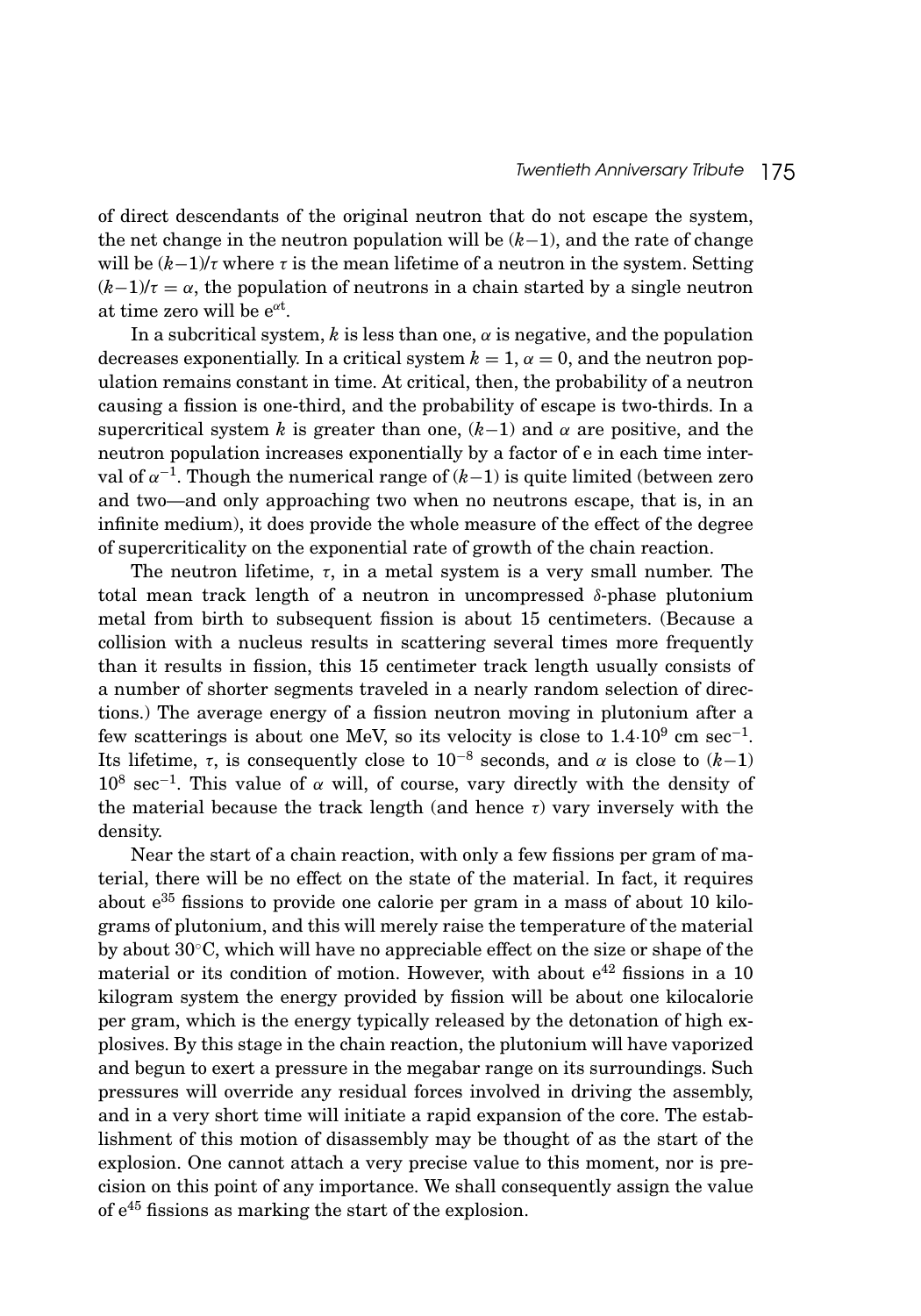If the chain reaction starts only after the assembly is complete, the value of *α* at the start of the explosion will be the nominal value,  $\alpha_0$ , associated with the completed assembly. If the chain starts well before the assembly is complete, while  $\alpha$  is still rising towards  $\alpha_0$ , the value of  $\alpha$  at the start of the explosion will be the value reached when the integral of  $\alpha$ ·*dt* taken from the time of initiation of the chain equals 45. The smallest explosion resulting from preinitiation will be that resulting from a chain starting at the earliest possible time, which is just as the system becomes critical in the course of its assembly.

In all cases  $\alpha$  will still be positive at the start of the explosion so that the neutron population and the rate of energy generation will continue to increase, even though the value of  $(k-1)$  (and hence  $\alpha$ ) will be decreasing as a result of the expansion and consequent reduction in supercriticality of the core. This will continue until (*k*−1) falls to zero (a moment that may be referred to as "second critical"), at which point the neutron population reaches its maximum, as also, almost simultaneously, does the energy generation rate. From this point on the system is subcritical, the neutron population falls rapidly, and though energy continues to be generated, it does so at a decreasing rate until all the neutrons have leaked away. A significant fraction of the total energy release will be generated during this subcritical phase of the disassembly.

It will be evident merely from consideration of the progress of a nuclear explosion that, for any particular system with core and neutron reflector specified, the smaller the degree of supercriticality (the smaller the value of  $\alpha$  at explosion time), the smaller the final energy release. But this, by itself, does not enable one to assess the extent of the yield degradation associated with one or another reduction in the value of  $\alpha$  at the start of the explosion. However, Robert Serber, in the *Los Alamos Primer*<sup>1</sup> presented a qualitative argument to show that the yield of a particular assembly would vary approximately with the value of  $\alpha^3$  at the start of the explosion. (Serber's notation is quite different from that used here, and the approximations involved were applicable only to systems having a limited degree of supercriticality, but his conclusions, though qualitative, will be adequate for our needs, which are also qualitative.)

#### THE FIZZLE YIELD

As a purely hypothetical example we consider an assembly of the solid implosion type used at Trinity (the first U.S. nuclear test, 16 July 1945). We assume a core-reflector combination for which the critical mass is about one half a bare critical mass. The assembly must be subcritical as built, but, to obtain as favorable a performance as possible, we suppose the assembly is close to critical as built. A *δ*-phase plutonium core mass could, then, be in the neighborhood of seven or eight kilograms, and thus have a radius close to five centimeters.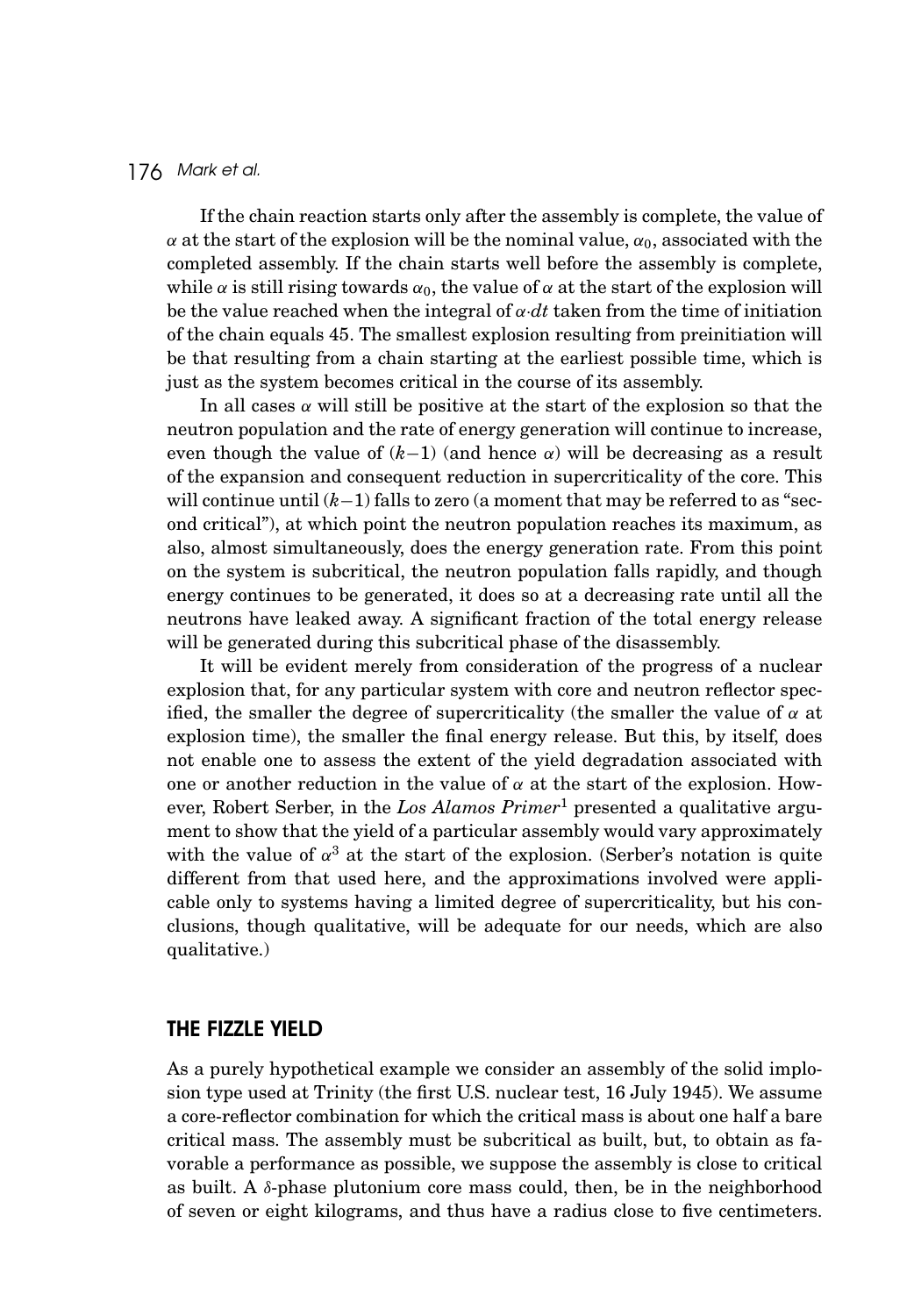Since the ingoing shock wave from the high explosive would compress the reflector somewhat, the system would become critical at about the time the shock reached the core radius. Having a velocity close to five km sec−<sup>1</sup> the shock would transit the core in about  $10^{-5}$  seconds. The time interval,  $t_0$ , through which the system is supercritical prior to completion of the assembly as the shock reaches the center is, then, about  $10^{-5}$  seconds. We shall further assume that in the final state (*k*−1) is close to unity, that is, in the middle of the supercritical range, from zero to two. On this basis, the nominal value of *α* for this hypothetical system will be  $\alpha_0 = 10^8$ , and the quantity  $\alpha_0 \cdot t_0$  will be approximately 10<sup>3</sup>. We denote the nominal yield of the explosion as  $Y_0$ .

As a first rough approximation, we assume that  $\alpha$  varies linearly with time, that is,  $\alpha = c \cdot t$ . (A similar approximation was also used by Serber. It is certainly not exact, so all we can expect in the end is to gain a general impression.) The smallest value of the explosion that can result from preinitiation will be that given by a chain starting at  $\alpha = 0$  and reached when the integral of  $\alpha \cdot dt = 45$ . The smallest possible yield resulting from preinitiation has been referred to as the "fizzle yield,"  $Y_F$ . Letting  $\alpha_F$  and  $t_F$  be the value of  $\alpha$  and the supercritical time interval associated with the fizzle yield, we have  $1/2\alpha_F \cdot t_F = 45$  or  $(\alpha_F)^2/c$ = 90. For the nominal situation we had  $\alpha_0 \cdot t_0 = (\alpha_0)^2/c = 1,000$ . From this,  $(\alpha_F)^2/(\alpha_0)^2 = 90/1{,}000$  or  $\alpha_F = 0.3 \cdot \alpha_0$ . Using now  $Y \sim \alpha^3$  gives  $Y_F = 0.027 \cdot Y_0$ . Roughly, then, for our hypothetical example the fizzle yield is in the range of a few percent of the nominal yield. Thus, if the nominal yield is 20 kilotons, the fizzle yield might be 0.5 kilotons.

Several observations can be made on the basis of the arguments used above. One is that, if one could achieve the same end state by using a more rapid implosion, because of the decrease in  $t_0$ , the value  $\alpha_F$  would be a larger fraction of  $\alpha_0$  and  $Y_F$  would be a larger fraction of the nominal yield  $Y_0$ . Similarly, if a specified design should be brought to a more effective final state (by having a larger  $\alpha_0$  as a consequence of increased compression, for example) though the fizzle yield might be a smaller fraction of the (increased) nominal yield, it would—at least on the basis of the approximations employed above be larger in absolute value. And finally, if, as in a gun-type system (with an assembly velocity of approximately  $3\cdot 10^4\rm\ cm\ sec^{-1}$  rather than the  $5\cdot 10^5\rm\ cm$  $\sec^{-1}$  assumed above), the value of  $t_0$  would be more than a factor of 10 times larger than that used above, the value of  $\alpha_F/\alpha_0$  would be reduced by a factor larger than  $\sqrt{10}$ , and  $Y_F/Y_0$  by a factor of more than 30. Along with this there would be the greatly increased probability of predetonation. This reveals the basis for the familiar statement that plutonium cannot be used in a gun-type assembly.

The arguments outlined above with regard to plutonium also apply to weapons-grade uranium. Apart from having a larger critical mass, the significant difference is that in 94 percent U-235 the inherent neutron source is smaller than that in weapons-grade plutonium by a factor of several thousand.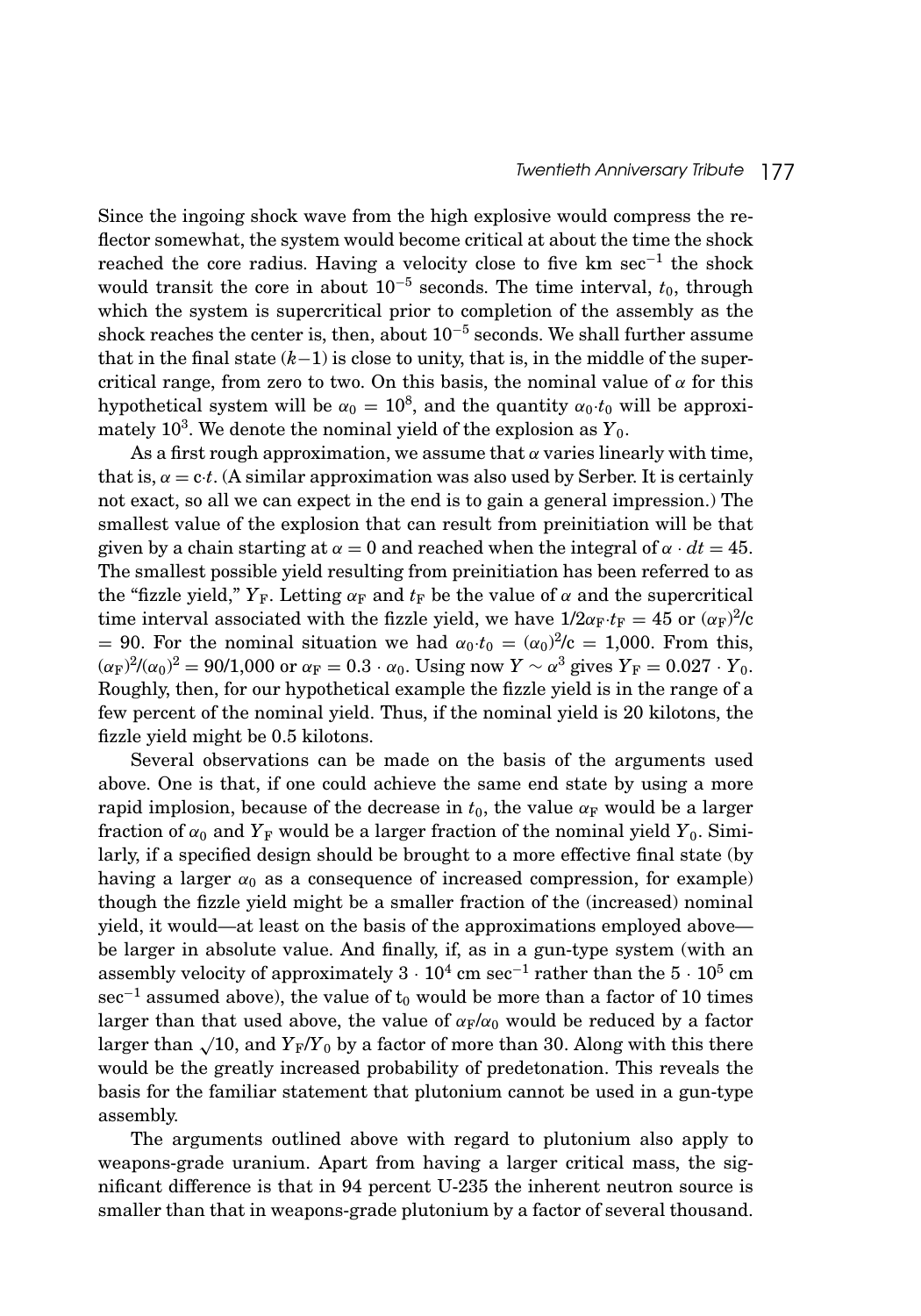The fizzle yield is indeed very small, but the neutron source is small enough that the probability of experiencing an early preinitiation in a design employing weapons-grade uranium is tolerable even in a gun-type assembly.

#### EFFECTS OF PREINITIATION ON YIELD DISTRIBUTION

One week after the first fission explosion on 16 July 1945, Robert Oppenheimer wrote to General Leslie R. Groves' deputy and described the expected performance of the Trinity device in combat,<sup>2</sup>

The possibility that the first combat plutonium Fat Man will give a less than optimal performance is about 12 percent. There is about six percent chance that the energy release will be under 5,000 tons, and about two percent chance that it will be under 1,000 tons. It should not be much less than 1,000 tons unless there is an actual malfunctioning of some of the components.

One week later General Groves wrote to the Chief of Staff,

There is a definite possibility, 12 percent rising to 20 percent, as we increase our rate of production at the Hanford Engineer Works, with the type of weapon tested that the blast will be smaller due to detonation in advance of the optimum time. But in any event, the explosion should be on the order of thousands of tons.

Evidently, both Oppenheimer and Groves were referring to what has been identified as the fizzle yield. They do not state a value for this yield, but in view of their statement that, "*...* it should not be much less than a thousand tons" it may be presumed that they were thinking of some value larger than one half of that and probably in the vicinity of 700 tons, or so. Because the nominal yield of this device was known by that time to be 20 kilotons, 700 tons would be 3.5 percent of that, and not inconsistent with what has already been said concerning fizzle yields of a device of this type. The Pu-240 content of the plutonium used in the Trinity device was not stated, but it must have been quite low, smaller than the six percent or so currently accepted as the definition of "weapons-grade" plutonium. The reactors that produced the plutonium used in July 1945 started operation only in December 1944, and only a low level of irradiation was achieved in the limited time available for irradiation. The principal effect of using reactor-grade plutonium in place of the high-purity plutonium available in summer 1945 would have been to increase the probabilities that the yield would fall short of the nominal yield, but it would not greatly change the actual value of the fizzle yield, which would always be equalled or exceeded.

With the improved data and the greatly improved calculational capabilities to provide more precise descriptions of the complex neutronic and hydrodynamic processes involved than those available in 1945, it is most likely that the particular numbers stated by Oppenheimer would require some revision.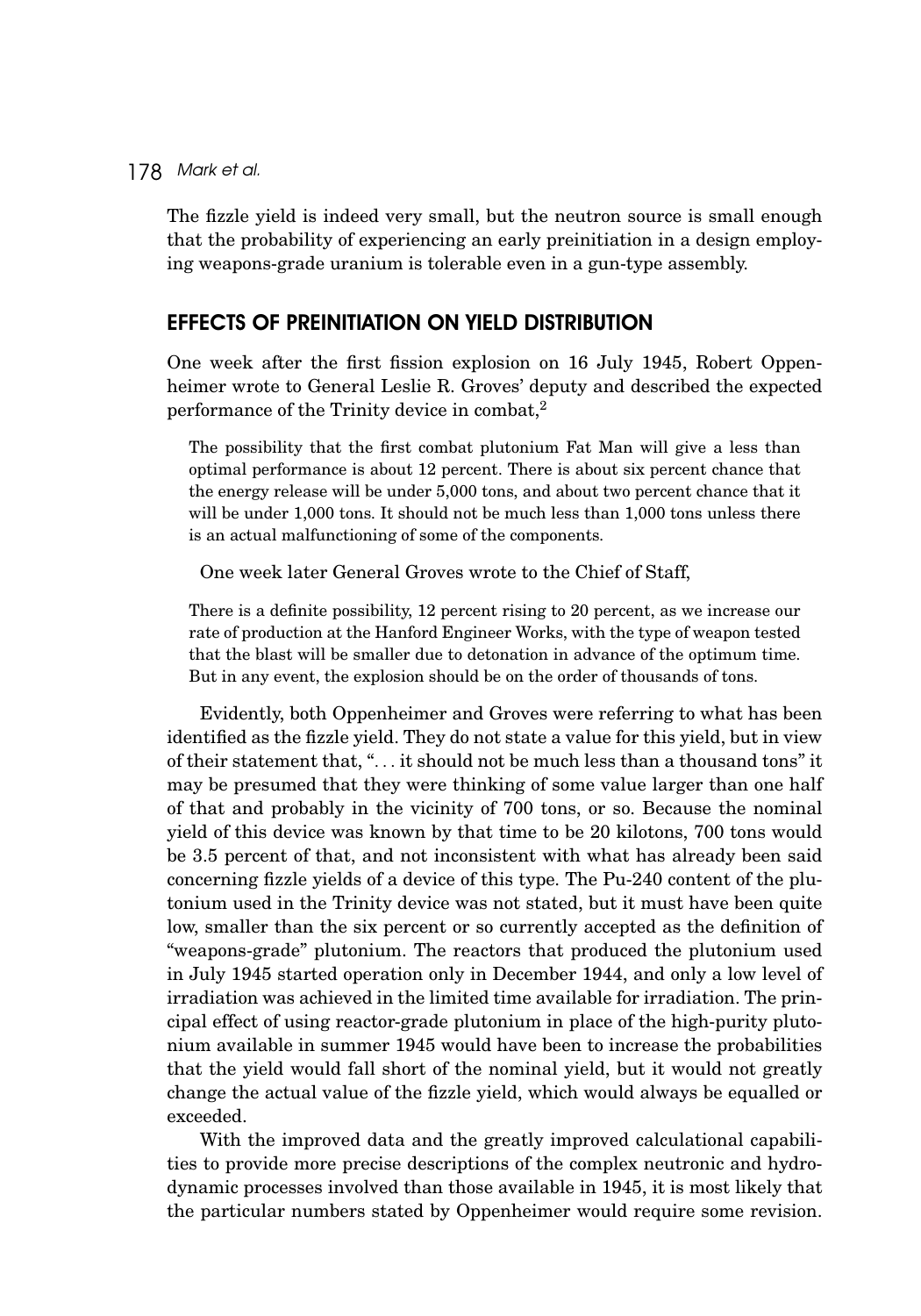|                                         | Yield                            |                                 |                                 |                                 |
|-----------------------------------------|----------------------------------|---------------------------------|---------------------------------|---------------------------------|
| Neutron source<br>(multiple of Trinity) | Nominal (20<br>kilotons)         | above 5 kt                      | above 1 kt                      | fizzle to $1$ kt                |
| Trinity<br>10X<br>20X<br>30X<br>40 X    | .88<br>.28<br>.08<br>.02<br>.006 | .94<br>.54<br>.29<br>.16<br>.08 | .98<br>.82<br>.67<br>.55<br>.45 | .02<br>.18<br>.33<br>.45<br>.55 |

Table 3: Probability (based on Oppenheimer's letter) of achieving indicated yields in the assembly system used at Trinity with neutron sources of various sizes.

But that would not change the general pattern, so Oppenheimer's values will be adequate for our needs, which are of a purely qualitative nature.

Oppenheimer's breakdown of probabilities may be rephrased as follows: with the Trinity implosion assembly system and the grade of plutonium employed, the probability was 88 percent that the device would survive long enough without a chain being initiated that it would provide the nominal yield of 20 kilotons; about 94 percent that it would survive long enough that the yield would be greater than 5 kilotons (one quarter of the nominal yield); about 98 percent that it would provide a yield in excess of one kiloton. Only in two percent of all firings would the chain be initiated so early that the energy release would be between the fizzle yield and one kiloton. Changing only the neutron source changes these probabilities. For example, for a source *n*-times larger, the probability of surviving to produce the nominal yield would be only 0.88 to the *n*-th power, and so forth. In particular, for sources 10, 20, 30 or 40 times larger than the one at Trinity, the probabilities of reaching the yield levels indicated (and the fraction initiated very close to critical) would be as shown in Table 3. The probabilities of reaching indicated yield levels for an assembly system twice as rapid as Trinity's is shown in Table 4.

| Neutron source<br>(multiple of Trinity) | Yield                           |                                 |                                 |                                   |
|-----------------------------------------|---------------------------------|---------------------------------|---------------------------------|-----------------------------------|
|                                         | Nominal (20<br>kilotons)        | above 5 kt                      | above 1 kt                      | fizzle to 1 kt                    |
| Trinity<br>10X<br>20X<br>30X<br>40 X    | .94<br>.54<br>.28<br>.16<br>.08 | .97<br>.74<br>.54<br>.40<br>.30 | .99<br>.90<br>.82<br>.74<br>.67 | .U l<br>. 10<br>.18<br>.26<br>.33 |

Table 4: Probability (based on Oppenheimer's letter) of achieving indicated yields in an assembly system twice as rapid as Trinity with neutron sources of various sizes.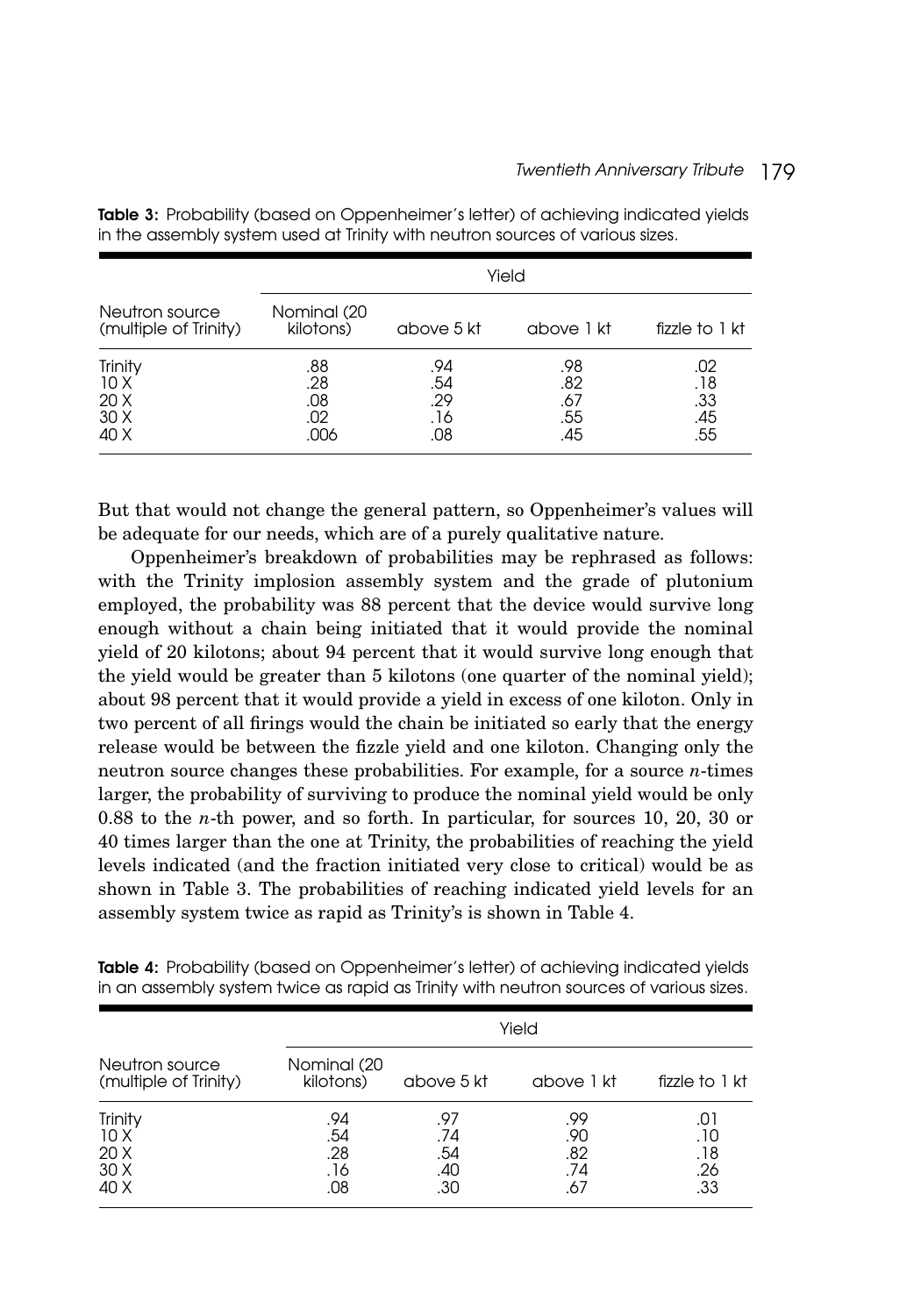|                                                            | Spontaneous fission neutrons | Decay heat                 |
|------------------------------------------------------------|------------------------------|----------------------------|
| Grade                                                      | $(gm\text{-}sec)^{-1}$       | watts $kg^{-1}$            |
| Super-grade<br>Weapons-grade<br>Reactor-grade<br>MOX-grade | 20<br>66<br>360<br>570       | 2.0<br>2.3<br>10.5<br>13.7 |

Table 5: Selected properties of various grades of plutonium.

The largest neutron source in Table 3 is probably larger than that in the most heavily exposed plutonium presently considered (see Table 5). The substitution of a somewhat larger mass of reactor-grade plutonium for the highgrade plutonium used in the Trinity device would affect both the nominal yield and the fizzle yield. However, the general pattern pictured above would continue to apply: in assembly systems similar to Trinity's, a mass of reactor plutonium of any grade could have a nominal yield of the order of tens of kilotons and an associated fizzle yield of a few percent of the nominal yield—which is to say several, or even many, hundreds of tons. As the neutron source is increased from a low level to a very high level the distribution of yields realized would change from one in which the nominal yield is the typical and very severe preinitiation is rare, to one in which the nominal yield is rare (though never completely excluded) and typical yields lie in a band from one to a few times larger than the fizzle yield. Though much smaller than the nominal yield (by a factor of about 20 in the particular case considered—the so-called "primitive" Trinity-style device) these near-fizzle yields would still constitute severely damaging explosions. Very heavy damage and acute hazard from the blast, thermal, and prompt radiation effects, which extended out to a radius of about a mile in the case of the weapons used in Japan, would, for these "small" yields, extend out "only" to a radius of one-third or one-half a mile.

#### **HEAT**

Associated with the wide range of *α* activity among the materials listed in Table 5 there will be a wide range in the heat and radiation emitted by these materials. Weapons-grade material (which is handled routinely) generates about 2.5 watts per kilogram, whereas the reactor-grade material would generate more than 10.5 watts per kilogram. As Gerhard Locke has recently emphasized, a crude nuclear explosive containing perhaps eight kilograms of reactorgrade plutonium would put out nearly 100 watts of heat—much more than the eight watts emitted from the approximately three kilograms of weapons-grade plutonium he suggests would be in a modern nuclear warhead.3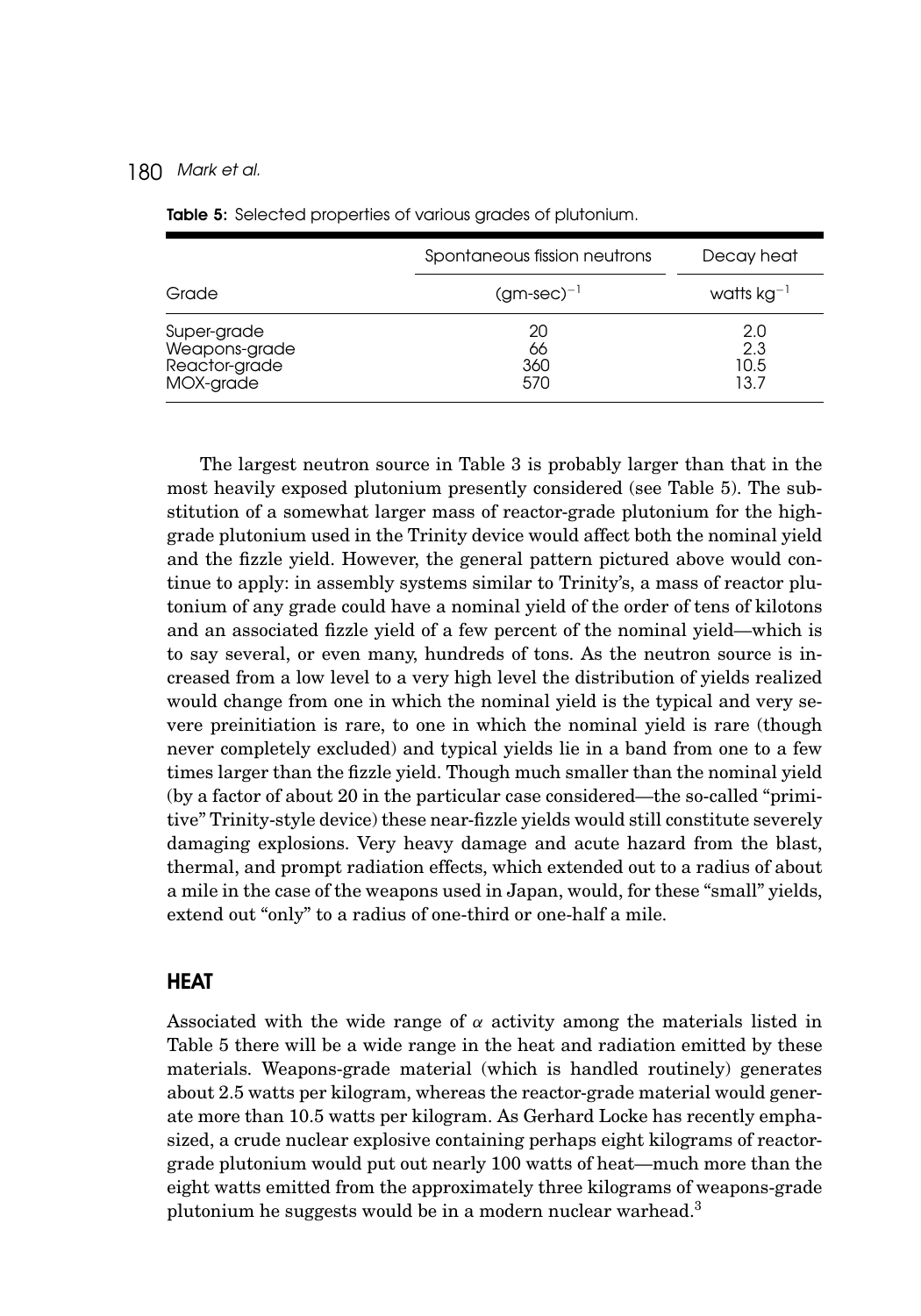Since the high-explosive (HE) around the plutonium core would have insulating properties only a few times poorer than wood (about 0.4 watts m-°C<sup>−1)4</sup>, only 10 centimeters of HE could result in an equilibrium temperature of the core of about  $190^{\circ}$ C.<sup>5</sup> Apparently, the breakdown rate of many types of HE begins to become significant above about 100◦C.

As to emitted radiation, Johan Swahn of the Technical Peace Research Group of Chalmers University in Goteborg, Sweden has developed data<sup>6</sup> indicating that the surface dose exposure rate of material such as the reactorgrade plutonium of Table 5 is about six times larger (and MOX-grade over eight times larger) than that from the weapons-grade material which, again, is handled routinely.

The design of a crude nuclear explosive using reactor-grade plutonium will have to account for the extra heat generation and radiation exposure, but provisions can certainly be devised to cope with these features. For example, since the thermal conductivity of aluminum is almost 1,000 times greater than that of HE, a thermal bridge with a total cross-section at the surface of the core of only about one  $cm<sup>2</sup>$  could halve the temperature increase induced by the reactor-grade plutonium.

# **CONCLUSIONS**

- Reactor-grade plutonium with any level of irradiation is a potentially explosive material.
- The difficulties of developing an effective design of the most straightforward type are not appreciably greater with reactor-grade plutonium than those that have to be met for the use of weapons-grade plutonium.
- The hazards of handling reactor-grade plutonium, though somewhat greater than those associated with weapons-grade plutonium, are of thesame type and can be met by applying the same precautions. This, at least, would be the case when fabricating only a modest number of devices. For a project requiring an assembly line type of operation, more provisions for remote handling procedures for some stages of the work might be required than would be necessary for handling weapons-grade material or for handling a limited number of items.
- The need for safeguards to protect against the diversion and misuse of separated plutonium applies essentially equally to all grades of plutonium.

## NOTES AND REFERENCES

1. Robert Serber, *The Los Alamos Primer: The First Lectures on How to Build an Atomic Bomb* (Berkeley, California: University of California Press, 1992). (Notes on lectures given by Serber in 1943 at the start of the Los Alamos Laboratory, declassified circa 1965.).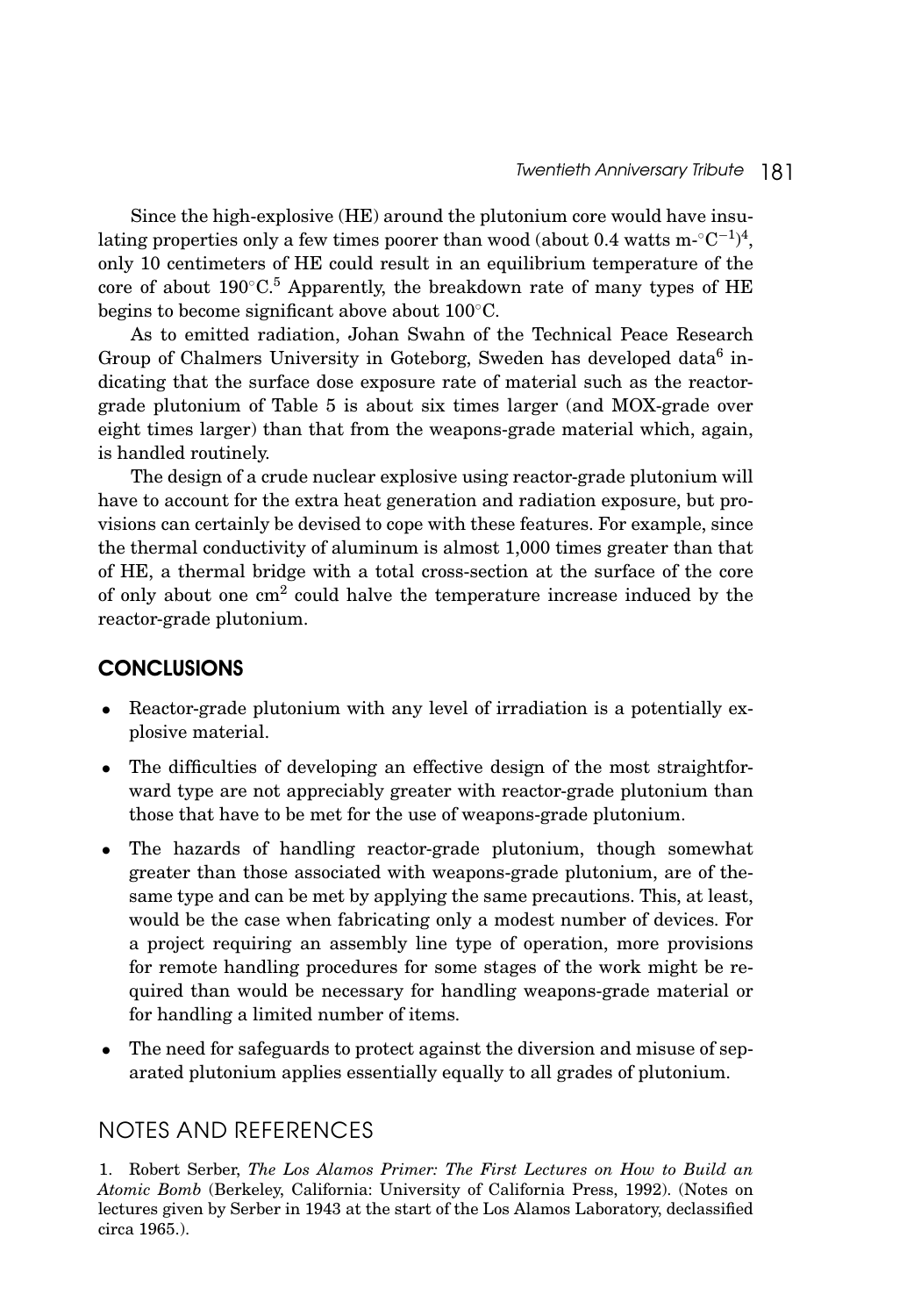2. Quoted by Albert Wohlstetter in Foreign Policy **25,** winter 1976–1977, p. 160.

3. Gerhard Locke, "Why Reactor-Grade Plutonium is Not Nuclear Explosive Suitable for Military Devices," prepared for Workshop on the Disposition of Plutonium, Bonn, 13–16 June 1992.

4. According to Egbert Kankeleit, Christian Küppers and Ulrich Imkeller, *Bericht zur Waffentauglichkeit von Reaktorplutonium* (IANUS Institute fur Kernphysik, Techniche ¨ Hochschule Darmstadt).

5. Assuming an outer radius for the core of seven centimeters and an ambient temperature of 20<sup>◦</sup>C.

6. Johan Swahn, "The Long-Range Nuclear Explosives Predicament" (Goteborg: Tech- ¨ nical Peace Research Group, Institute of Physical Research Theory, 1992).

#### Appendix: Probabilities of Different Yields

Frank von Hippel and Edwin Lyman

The calculations in this appendix are based on Mark's simplified model of the behavior of an implosion design.

This model assumes a linear growth of the neutron multiplication rate from zero at time  $t = 0$  to unity at the time of maximum supercriticality,  $t = t_0$ 

$$
(k-1) = \frac{t}{t_0}
$$

The exponential time constant for the neutron chain reaction is then

$$
\alpha \equiv \frac{(k-1)}{\tau} = \frac{t}{(t_0 \tau)}
$$

where  $\tau$  is the average time between neutron generations.

Mark's criterion for predetonation is that the chain-reaction be initiated at a time  $t_i$  early enough so that approximately  $e^{45}$  fissions have occurred before maximum criticality is achieved, i.e.,

$$
\int_{t_i}^{t_f} \alpha(t)dt = \frac{1}{2} \left[ \frac{1}{(t_0 \tau)} \right] [(t_f)^2 - (t_i)^2] = 45
$$

when  $t_f < t_0$ . Solving for  $t_f$  gives

$$
t_f = [(t_i)^2 + 90t_0 \tau]^{1/2} \tag{A-1}
$$

The design yield,  $Y_0$ , will be achieved when  $t_f \geq t_0$  or

$$
Y = Y_0
$$
, when  $t_i \ge t_0 \left(1 - \frac{90\tau}{t_0}\right)^{1/2} \equiv t_i^{\text{crit}}$  (A-2)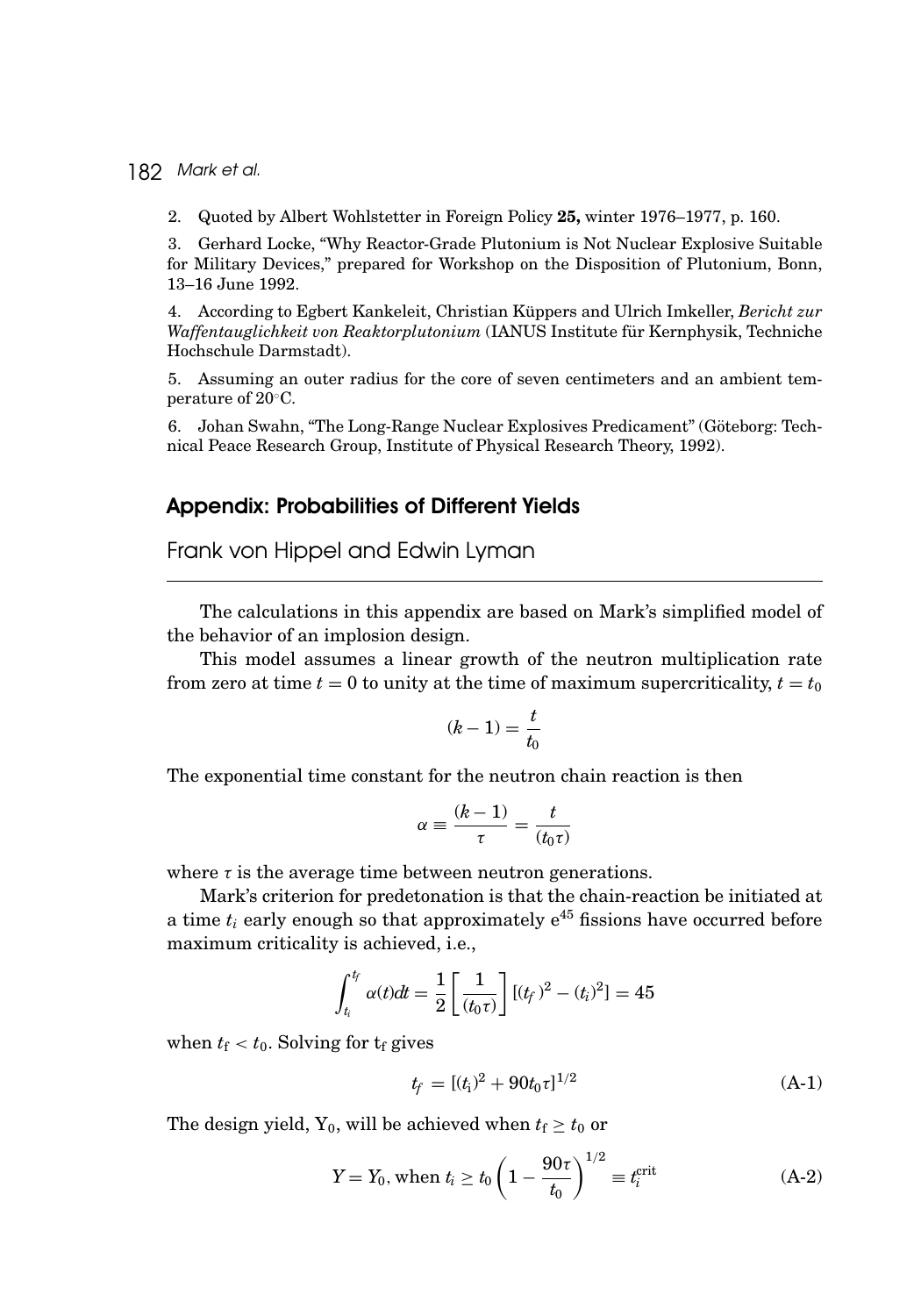

Yield fraction  $(Y/Y_0)$ 

**Figure A-1:**  $P(Y/Y_0 < 1)$  as a function of  $Y/Y_0$  for plutonium cores with  $N = 0.5$ , 3, and 20·10<sup>5</sup> spontaneous fissions per second for  $t_0 = 10^{-5}$  and  $\tau = 10^{-8}$  seconds.

For Mark's values,  $t_0 = 10^{-5}$  and  $\tau = 10^{-8}$  seconds, this corresponds to  $t_i \geq$ 0.954·10−<sup>5</sup> seconds.

Mark also uses the approximation, derived in the *Los Alamos Primer*,<sup>1</sup> relating the reduced predonation yield *Y* to the design yield Y<sub>0</sub>

$$
Y = [(k_f - 1)^3]Y_0 = \left(\frac{t_f}{t_0}\right)^3 Y_0, \ t_f < t_0 \tag{A-3}
$$

where

$$
k_f \equiv k(t_f) = \frac{t_f}{t_0}
$$

From equation A-1 the minimum value of  $t_f$ -is given by

$$
(t_f)_{\min} = (90t_0\tau)^{1/2}
$$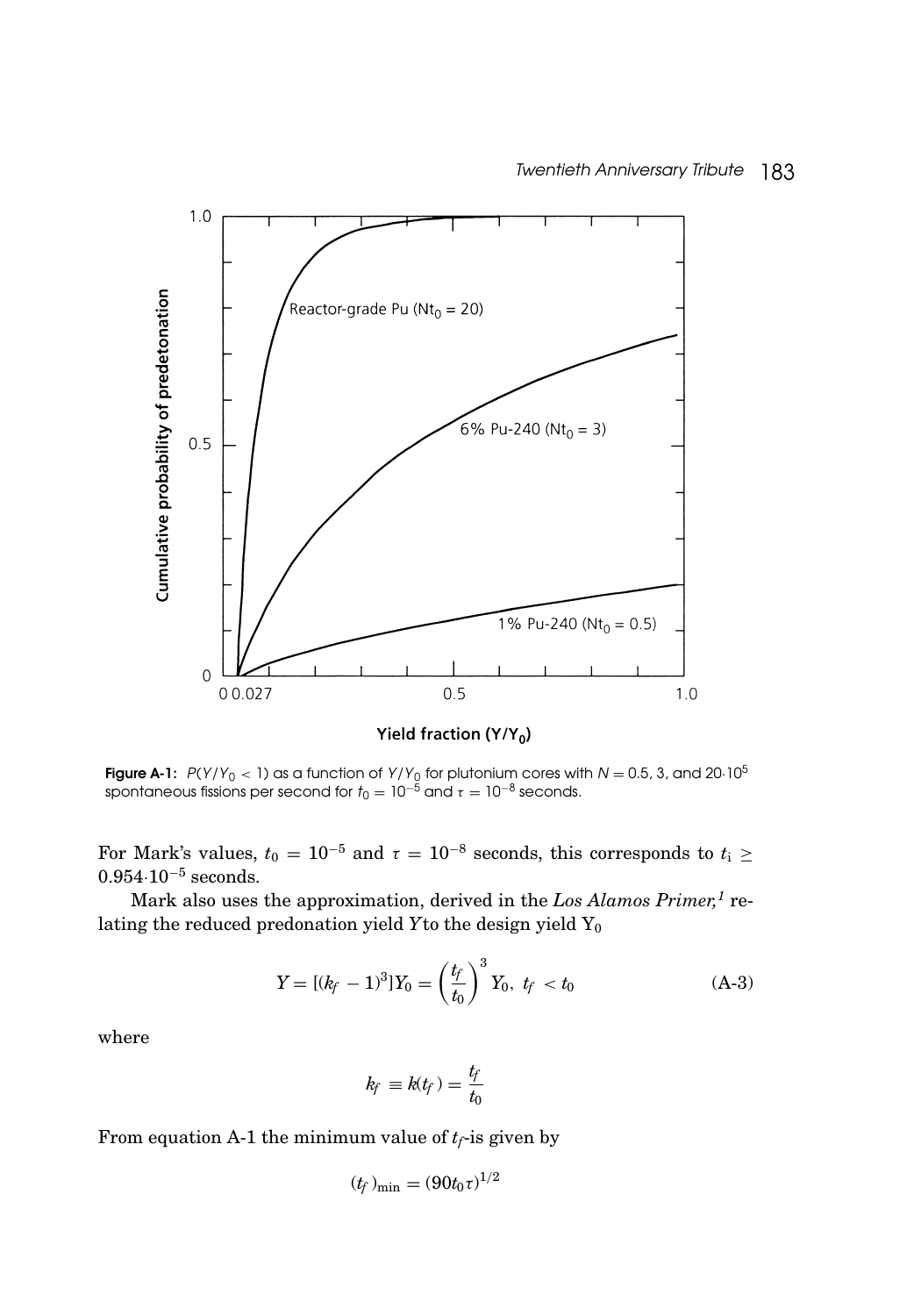Therefore, from equation A-3, the minimum value of  $Y/Y_0$  is

$$
\left(\frac{Y}{Y_0}\right)_{\min} = \left(\frac{90\tau}{t_0}\right)^{3/2} \tag{A-4}
$$

Spontaneous fissions in the plutonium in the warhead generate neutrons at a rate of *N* per second. For six kilograms of weapon-grade or reactor-grade plutonium,<sup>\*</sup> N is approximately  $3 \cdot 10^5$  or  $20 \cdot 10^5$  sec<sup>-1</sup>, respectively. We also consider below a case with  $N = 0.5 \cdot 10^5 \text{ sec}^{-1}$  (one percent Pu-240), which we find produces approximately the probabilities of reduced yields for the Trinity test estimated in Oppenheimer's letter to Groves.

The expected value that one of the neutrons will start a chain reaction is (*k*−1). The probability *P* of a chain reaction having been initiated by time *T* is therefore2

$$
P(t < T) = 1 - \exp[-NT(k - 1)_{av}] = 1 - \exp\left[-\frac{1}{2}NT\left(\frac{T}{t_0}\right)\right]
$$
 (A-5)

where we have used the fact that, since (*k*−1) increases linearly

$$
(k-1)_{\text{av}} = \frac{1}{2}(k-1) = \frac{1}{2}\left(\frac{T}{t_0}\right)
$$

From equations A-2 and A-5, the probability of an explosion with full yield is then

$$
1 - P(t < t_i^{\text{crit}}) = \exp\left[-\frac{1}{2}N(t_0 - 90\tau)\right]
$$
 (A-6)

For  $\tau_0 = 10^{-5}$  seconds,  $\tau = 10^{-8}$  seconds, and  $N = 0.5$ , 3.0 and 20·10<sup>5</sup> sec<sup>-1</sup> the probabilities that the neutron chain reaction will *not* start before full yield is guaranteed are then calculated as 79.7, 25.5 and 0.0112 percent, respectively.

The differential probability of a chain reaction starting at an earlier time *ti* is

$$
\frac{dP}{dt_i} = N\left(\frac{t_i}{t_0}\right) \exp\left[-\frac{1}{2}N\left(\frac{t_i^2}{t_0}\right)\right]
$$

The probability density of a reduced yield  $(dP/dY)$  is then given by the chain rule as

$$
\frac{dP}{dY} = \left(\frac{dP}{dt_i}\right) \left(\frac{dt_i}{dY}\right)
$$

<sup>∗</sup> The Trinity device reportedly contained 6.1 kilograms of plutonium. (General Leslie R. Groves, Memorandum to the Secretary of War, 18 July 1945, reprinted as Appendix P in Martin Sherwin, *A World Destroyed* [New York: Alfred A. Knopf, 1975].)